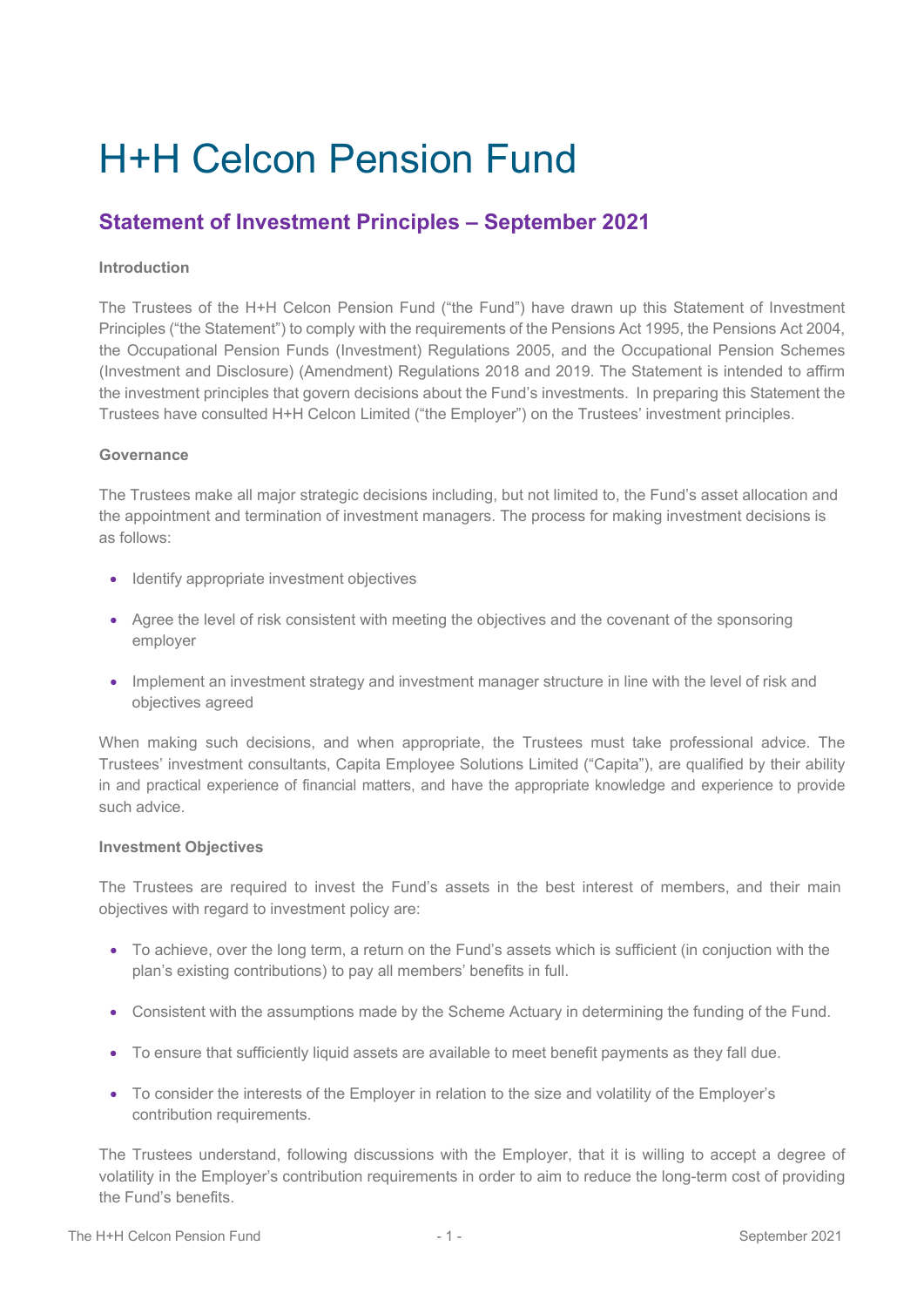#### **Risk Management and Measurement**

The Trustees are aware of and pay close attention to a range of risks inherent in investing the assets of the Fund. The Trustees believe that the investment strategy provides for adequate diversification both within and across different asset classes. The Trustees further believe that the current investment strategy is appropriate given the Fund's liability profile. The Trustees' policy on risk management is as follows:

- The primary investment risk faced by the Fund arises as a result of a mismatch between the Fund's assets and its liabilities. This is therefore the Trustees' principal focus in setting investment strategy, taking into account the nature and duration of the Fund's liabilities.
- The Trustees recognise that whilst increasing risk would be expected to increase potential returns over a long period, it also increases the risk of a shortfall in returns relative to that required to cover the Fund's liabilities as well as producing more short-term volatility in the Fund's funding position. The Trustees have taken advice on the matter and (in light of the objectives noted previously) considered the implications of adopting different levels of risk.
- The Trustees recognise the risks that may arise from the lack of diversification of investments. Subject to managing the risk from a mismatch of assets and liabilities, the Trustees aim to ensure the asset allocation strategy in place results in an adequately diversified portfolio. Due to the size of the Fund's assets and recognising the need to diversify, investment exposure is obtained via pooled vehicles.
- The documents governing the managers' appointments include a number of guidelines which, among other things, are designed to ensure that only suitable investments are held by the Fund.
- The Trustees recognise that, where appropriate, the use of active management involves a risk that the assets do not achieve the expected return. However, they believe this risk is outweighed by the potential gains from successful active management, in particular in regions or asset classes where this potential is greater than others. Therefore, the Fund's assets are managed through a mixture of active and passive management which may be adjusted from time to time.
- The safe custody of the Fund's assets is delegated to professional custodians via the use of pooled vehicles.

Should there be a material change in the Fund's circumstances, the Trustees will review whether the current risk profile remains appropriate.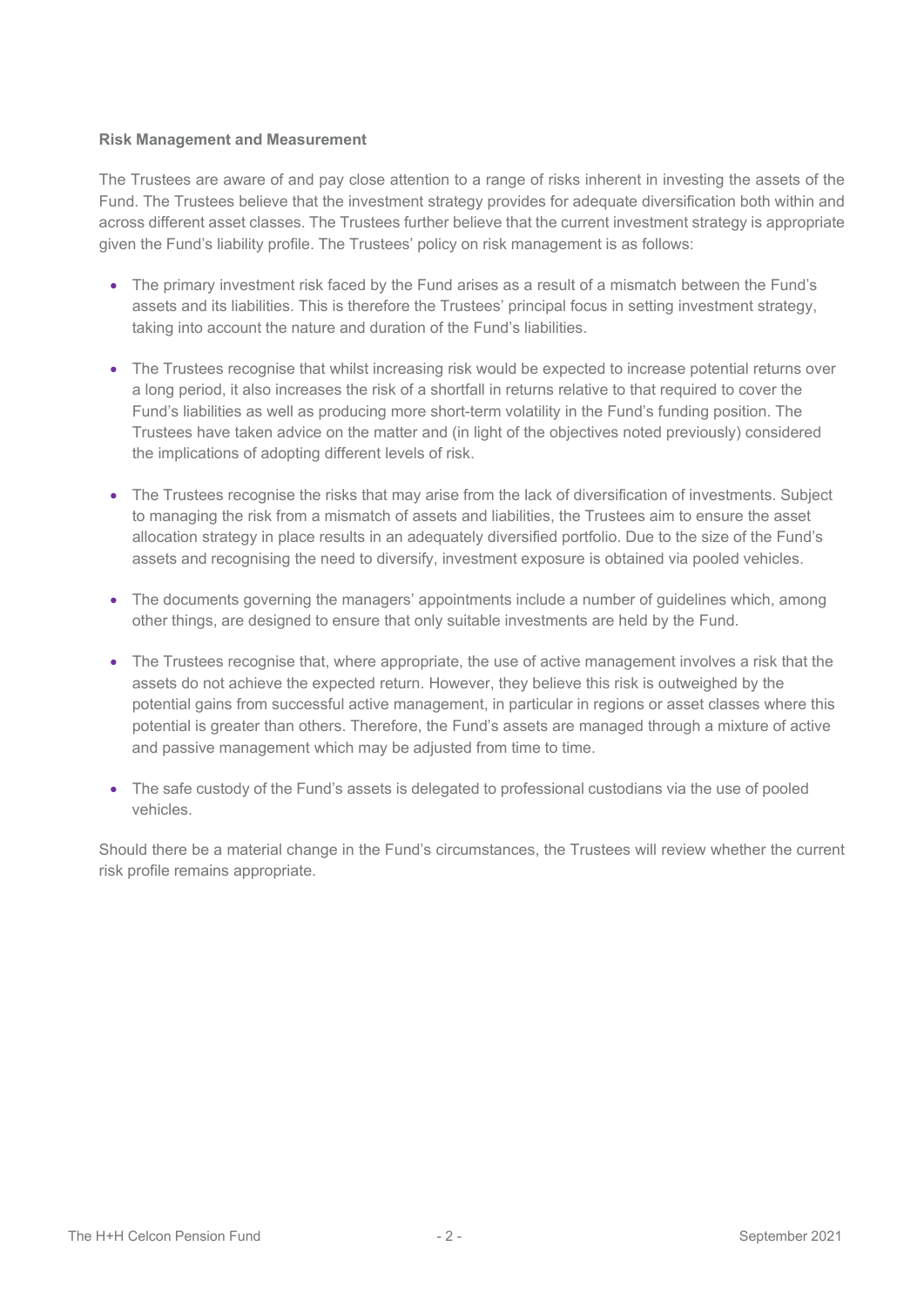#### **Investment Strategy**

Given their investment objectives the Trustees have agreed to the initial strategic asset allocation detailed in the table below, further details are shown in the appendix. The Trustees believe that the investment risk arising from the investment strategy is consistent with the overall agreed level of risk.

| <b>Asset Class</b>                | <b>Initial Strategic Asset</b><br><b>Allocation (%)</b> |  |
|-----------------------------------|---------------------------------------------------------|--|
| Diversified Growth Funds          | 70.0                                                    |  |
| <b>Return Seeking Assets:</b>     | 70.0                                                    |  |
| Liability Driven Investment (LDI) | 30.0                                                    |  |
| <b>Matching Assets:</b>           | 30.0                                                    |  |
| Total:                            | 100.0                                                   |  |

Further details on the investment funds can be found in the Appendix.

Any cash flows will be directed towards and taken from the DGFs, in order to move their allocations back towards the proportions relative to one another set out in the table below (33.3:33.3:33.3). The Trustees may decide to change this cash flow policy from time to time, subject to receiving the necessary advice from their investment consultant.

#### **Investments**

| <b>Fund</b>           | <b>Proportion (%)</b> |  |
|-----------------------|-----------------------|--|
| Legal & General - DGF | 23.3                  |  |
| BlackRock - DGF       | 23.3                  |  |
| BNY Mellon - DGF      | 23.3                  |  |
| Legal & General - LDI | 30.0                  |  |
| <b>TOTAL</b>          | 100.0                 |  |

#### **Expected Return**

The Trustees expect the return on assets to be consistent with the investment objectives and investment strategy outlined above.

The Trustees expect to generate a return, over the long term, of circa 2.1% per annum, net of expenses, above a portfolio of long-dated UK Government bonds – which are considered to change in value in a similar way to the Fund's liability value. This return is a "best estimate" of future returns that has been arrived at given the Fund's longer term asset allocation and in the light of advice from the investment consultant.

The Trustees recognise that performance may deviate significantly from this long term expectation. This "best estimate" will also generally be higher than the estimate used for the actuarial valuation of the Fund's liabilities. For this purpose a more prudent estimate of returns will generally be used, as agreed by the Trustees on the basis of advice from the Fund Actuary.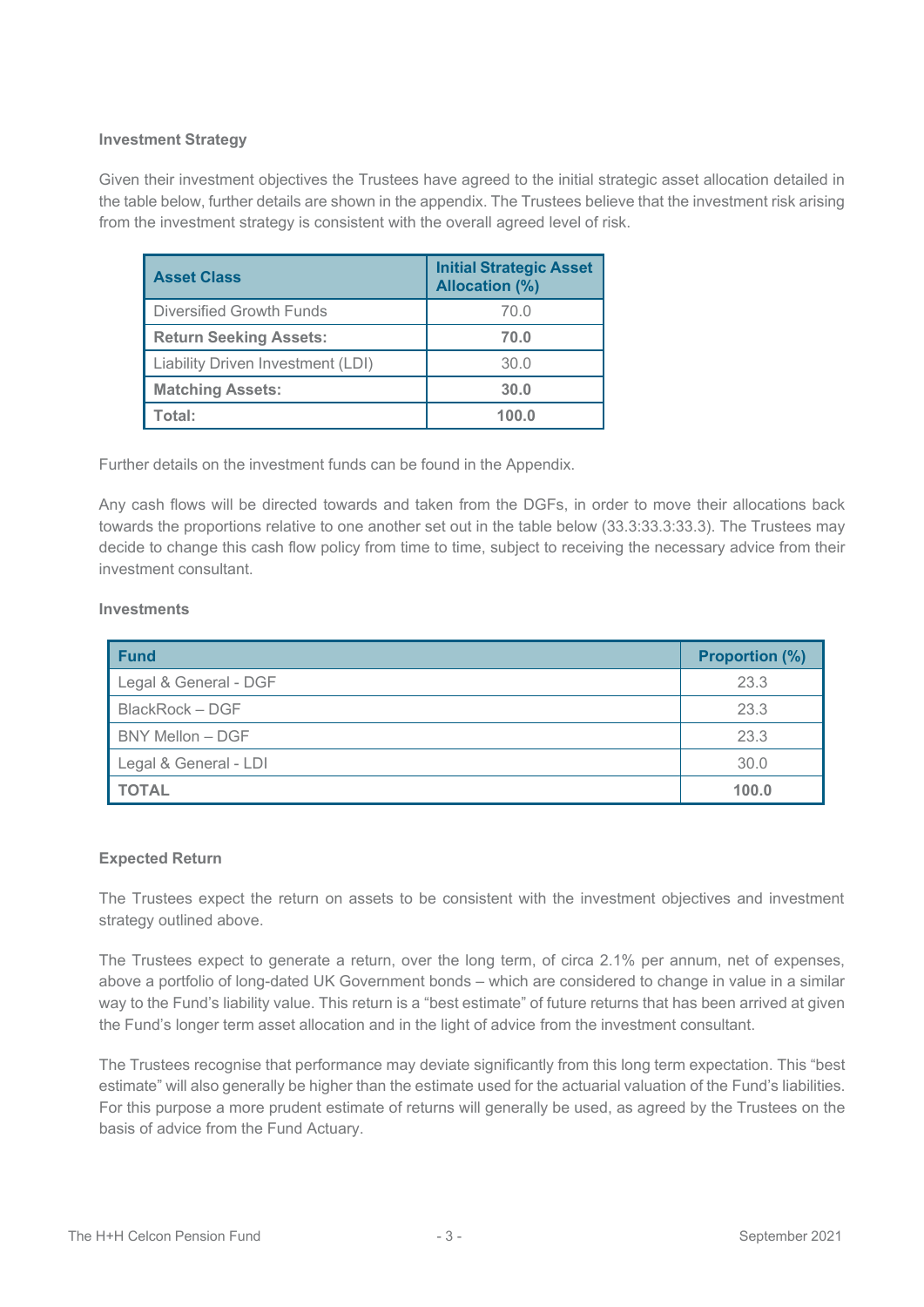#### **Platform Provider**

The Trustees have appointed Legal & General Investment Management ("the Platform Provider") to manage all of the assets of the Scheme. The Platform Provider is regulated under the Financial Services and Markets Act 2000.

#### **Investment Managers**

The Trustees have selected Legal & General Investment Management Limited ("LGIM"), BlackRock Investment Management (UK) Limited ("BlackRock") and BNY Mellon Investment Management ("BNY Mellon") as the appointed Investment Managers ("the Investment Managers"). The assets of the Fund will be held via a single policy with the Platform Provider. The Investment Managers are themselves regulated under the Financial Services and Markets Act 2000.

The Trustees have rolling contracts with their Investment Managers.

The Trustees monitor the performance of their Investment Managers on a quarterly basis. This monitoring is contained in a report provided by their advisors.

The Trustees have set performance objectives, including time periods, consistent with the investment strategy set out in this statement.

#### **Investment Manager Remuneration**

The Trustees monitor the remuneration, including incentives, that are paid to their Investment Managers and how they reward their key staff who manage client funds, along with how the pay and incentives motivate employees who manage client funds.

As part of the monitoring that the Trustees carry out on a regular basis, they should ensure that this policy is in line with their investment strategy.

#### **Investment Manager Philosophy and Engagement**

The Trustees monitor the Investment Managers' processes for assessing the businesses they invest in, and whether business performance over the medium to long-term involves a holistic look beyond purely accountancy measures. The Trustees consider if the Investment Managers are incentivised to make decisions on a short-term basis or on a medium to long-term basis and whether this coincides with the business assessments. The Trustees are conscious of whether the Investment Managers are incentivised by the agreement with the Trustees to engage with the investee business and to what extent any engagement focuses on improving medium to long-term performance.

#### **Investment Manager Portfolio Costs**

The Trustees will monitor costs of buying, selling, lending and borrowing investments and will look to monitor the costs breakdown annually, as long as the Investment Managers provide these costs using the Cost Transparency Initiative template. The Trustees will also ensure that, where appropriate, the Fund's Investment Managers monitor the frequency of transactions and portfolio turnover. If there are any targets then the Trustees will monitor compliance with these targets.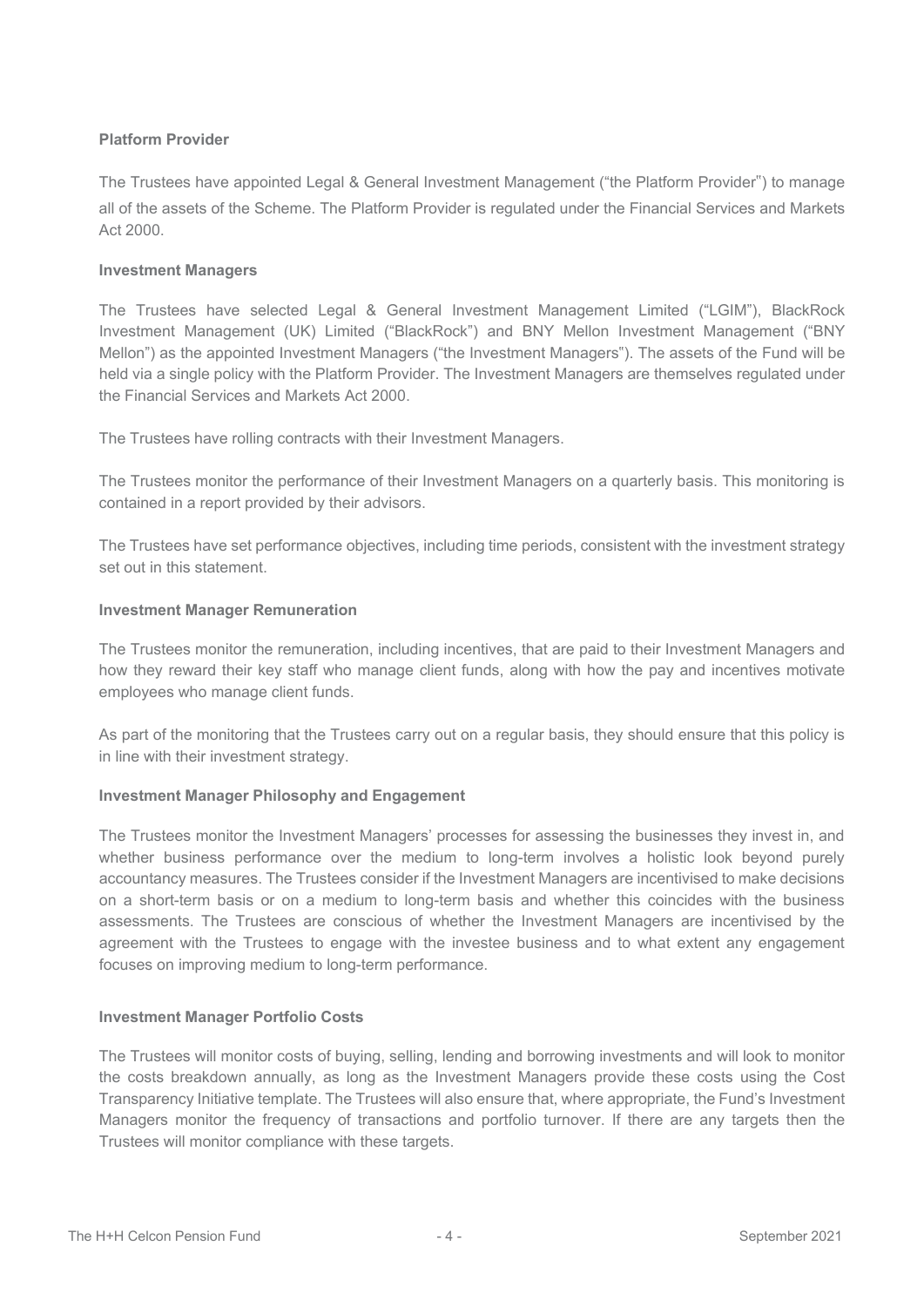#### **Environmental, Social and Governance ("ESG") Considerations**

The Trustees believe that their main duty, reflected in their investment objectives, is to protect the financial interests of the Fund's members. The Trustees believe that ESG considerations are an integral part of this duty.

The Trustees have elected to invest in pooled funds and cannot, therefore, directly influence the ESG policies, including the day-to-day application of voting rights, of the funds in which they invest. However, the Trustees believe that the effective integration of ESG policies, by Investment Managers into their funds' investment philosophies and processes, can contribute to the generation of good investment returns.

The Trustees believe that the effective integration of ESG policies typically involves taking financially material considerations, including but not limited to ESG considerations (including climate change), into account when selecting investee companies. Other non-financial considerations, including members' views, are not taken into account.

Consequently, the Trustees expect the Fund's Investment Managers to have effective ESG policies (including the application of voting rights) in place, and look to discuss the Investment Managers' ESG policies with them when the Investment Managers attend Trustee meetings.

Where the pooled funds are managed on a passive basis, decisions regarding the selection, retention and realisation of investments are only made in order to ensure the efficient tracking of indices, and ESG considerations are not taken into account.

The Trustees will monitor the voting being carried out by investment managers and custodians on their behalf. They will do this by receiving reports from their investment managers which should include details of any significant votes cast and proxy services that have been used.

#### **Employer-Related Investments**

The Trustees' policy is not to hold any direct employer-related investments as defined in the Pensions Act 1995, the Pensions Act 2004 and the Occupational Pension Funds (Investment) Regulations 2005.

#### **Fee Structures**

The Platform Provider is paid a management fee on the basis of assets under management, which includes the underlying investment managers' management fees. The investment consultant is paid on a fixed fee or time-cost basis – as agreed between the Trustees and Capita.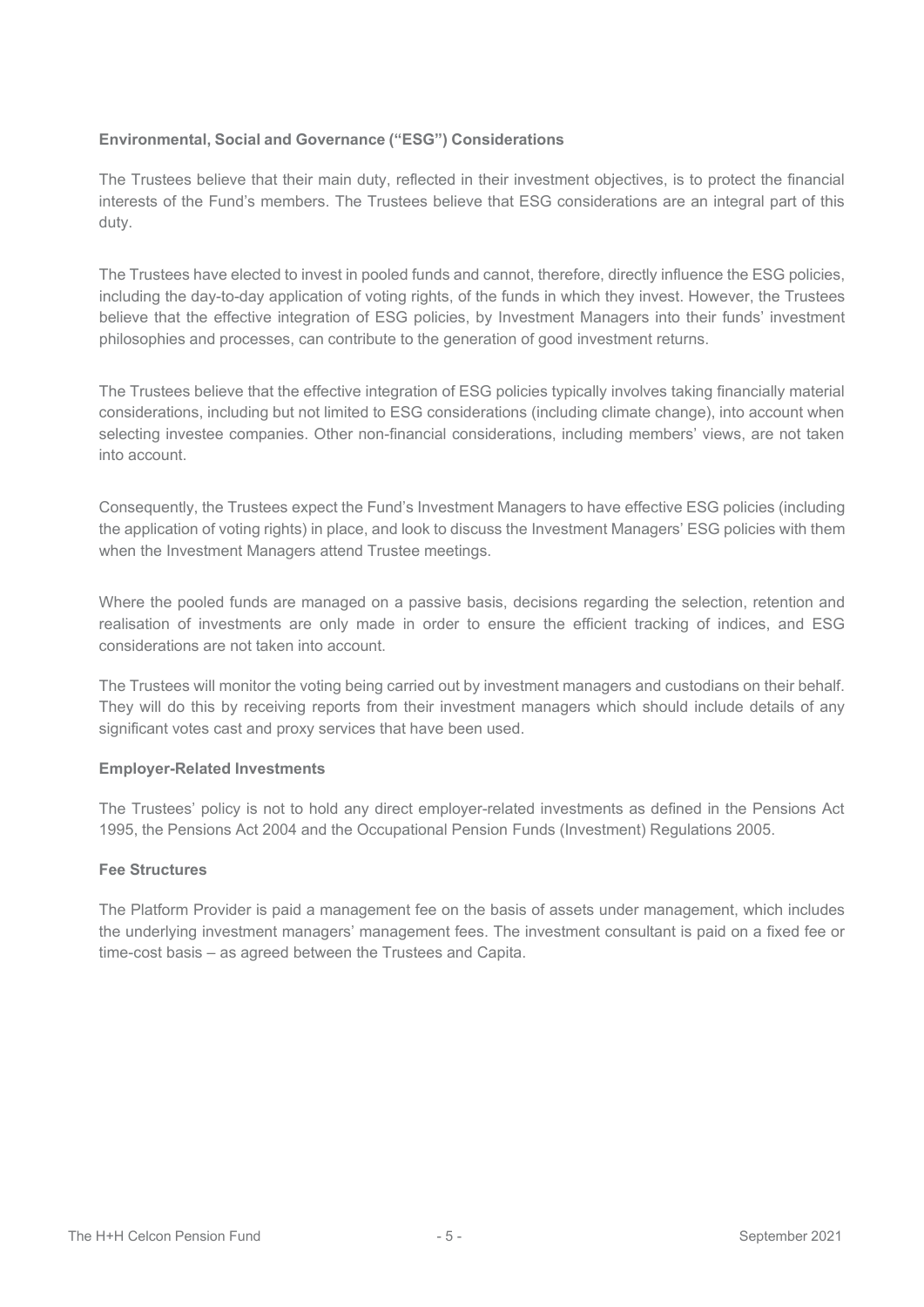#### **Review of this Statement**

The Trustees will review this Statement at least once every three years and without delay after any significant change in investment policy. Any change to this Statement will only be made after having obtained and considered the written advice of someone who the Trustees reasonably believe to be qualified by their ability in and practical experience of financial matters and to have the appropriate knowledge and experience of the management of pension scheme investments.

One behalf of Trustees

Date

**For and on behalf of the Trustees of the H+H Celcon Pension Fund**